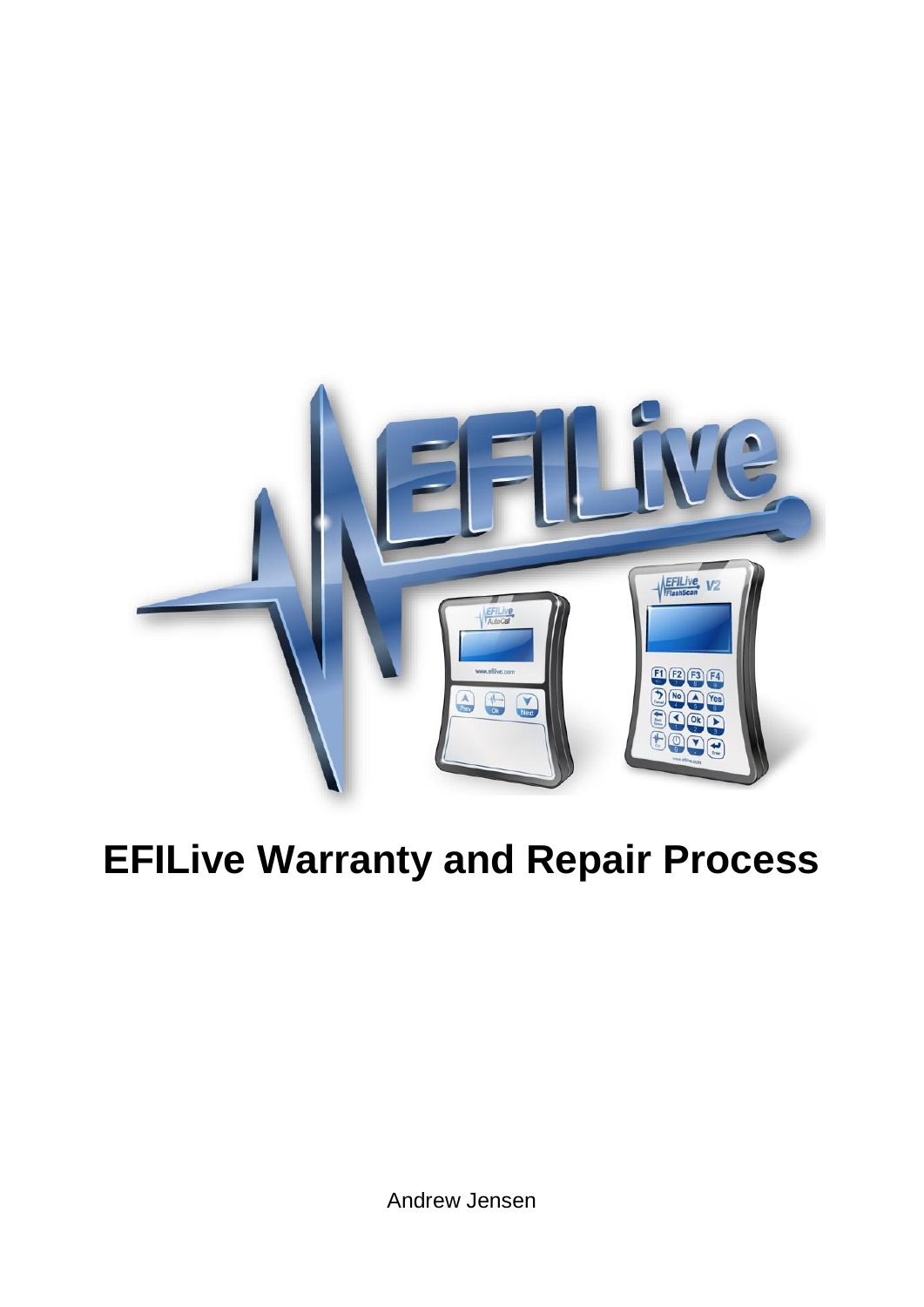## **EFILive Warranty and Repair Process**

© 2011 [EFILive Limited](http://www.efilive.com/) All rights reserved

> First published 10 February 2011 Revised 27 August 2014

*EFILive®*, *FlashScan®* and *AutoCal®* are registered trademarks of EFILive Limited. All other trademarks belong to their respective owners.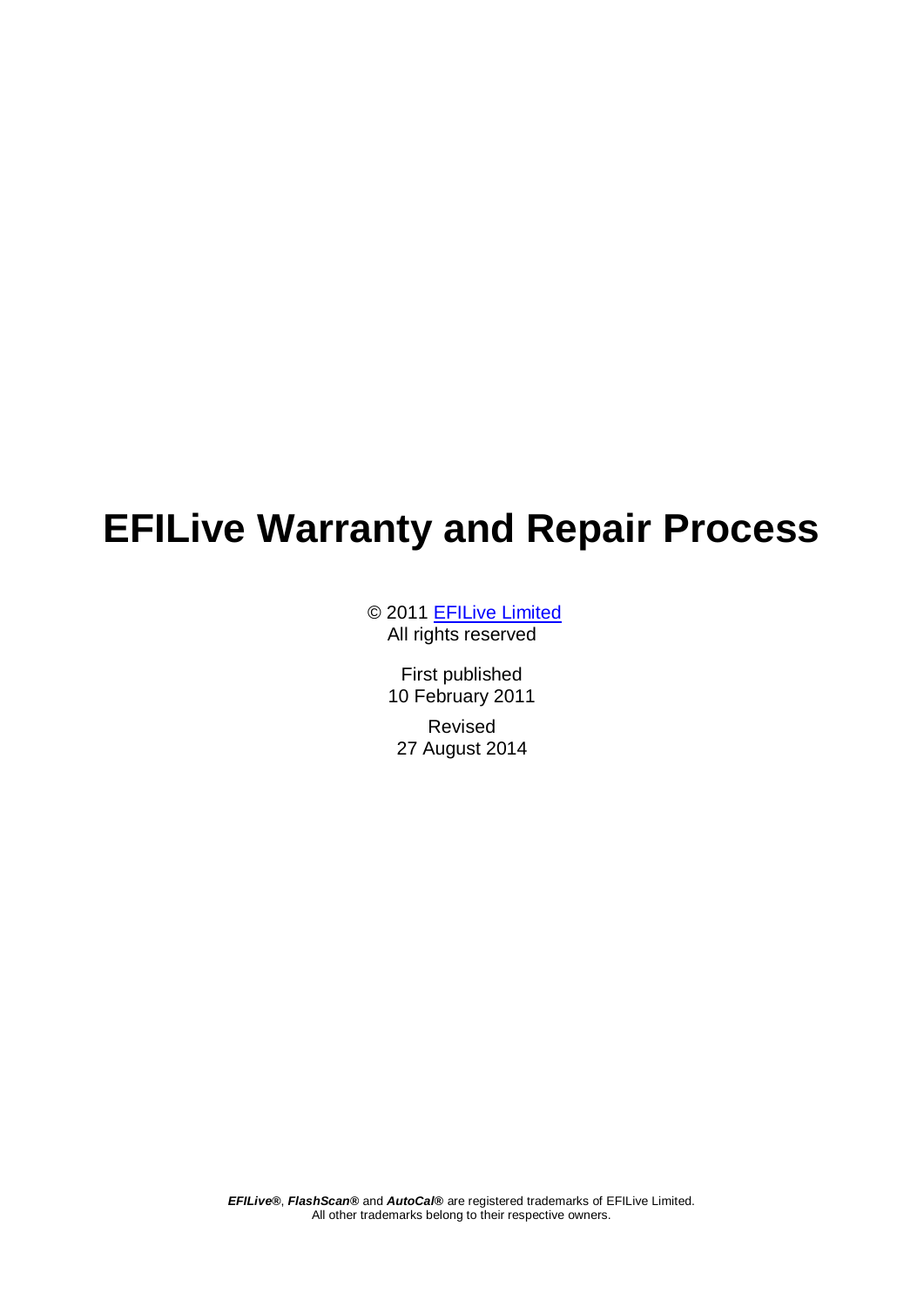## **Introduction**

This document describes the process which must be followed when logging a new warranty or repair service request for your FlashScan or AutoCal device with EFILive.

Following the guidance in the subsequent sections of this document ensures that the service request can be dealt with efficiently and that all necessary steps are taken and tracked throughout the process.

## **Diagnosing a Fault**

Before a warranty or repair service request is logged with EFILive an initial diagnosis of the problem should be carried out by the customer in consultation with EFILive Support or the customers EFILive Authorised Reseller. The diagnostic process should encompass at least the following:

- Ensure that the EFILive device drivers are correctly loaded: [http://support.efilive.com/kb\\_article.php?ref=9411-UHZV-3143](http://support.efilive.com/kb_article.php?ref=9411-UHZV-3143)
- Ensure that the EFILive software versions are up-to-date and supported: [http://support.efilive.com/kb\\_article.php?ref=5404-IJZV-0820](http://support.efilive.com/kb_article.php?ref=5404-IJZV-0820)
- Ensure that the EFILive device firmware versions (for FlashScan V2 and AutoCal) are up-to-date and supported: [http://support.efilive.com/kb\\_article.php?ref=7243-SFGL-2949](http://support.efilive.com/kb_article.php?ref=7243-SFGL-2949)

In addition to the above specific knowledgebase articles please also check for any other articles which may match the device symptoms. The knowledgebase can be accessed here:<http://support.efilive.com/kb.php>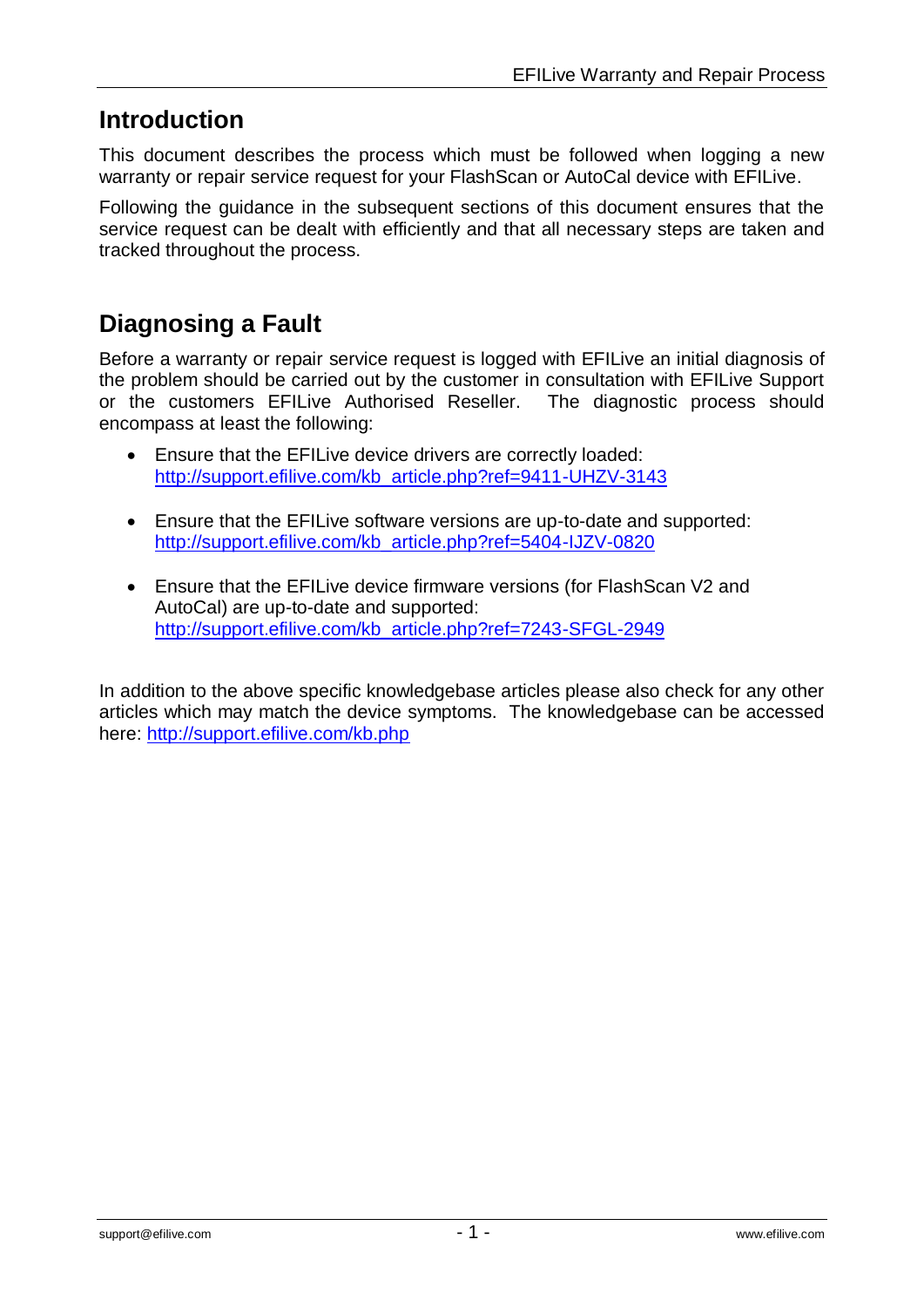### **Creating a Service Request**

If, after performing the initial diagnostics, the issue is still present it is going to be necessary to create a service request with EFILive for the issue to be progressed further.

#### *Accessing the Helpdesk*

The EFILive Helpdesk is a web based application. The EFILive Helpdesk can be accessed here:<http://support.efilive.com/>

When you first visit the EFILive Helpdesk you will be presented with a screen similar to the image below.



The EFILive Helpdesk Username and Password are shared with the EFILive Forum. If you already have an account on the EFILive Forum enter the same '**Username**' and '**Password**' in the '**Login to Your Account**' section (highlighted bottom left).

If you do not currently have an EFILive Forum account select the '**Register**' link in the highlighted section and sign up as a new user. By following this link you will be redirected to the registration section of the EFILive Forum. If you are not automatically redirected back to the EFILive Helpdesk on completion of the registration process simply go back to<http://support.efilive.com/> and login (as described above).

If you cannot remember your EFILive Helpdesk/Forum username or password you can recover it by visiting the link below and entering your email address: <http://forum.efilive.com/login.php?do=lostpw>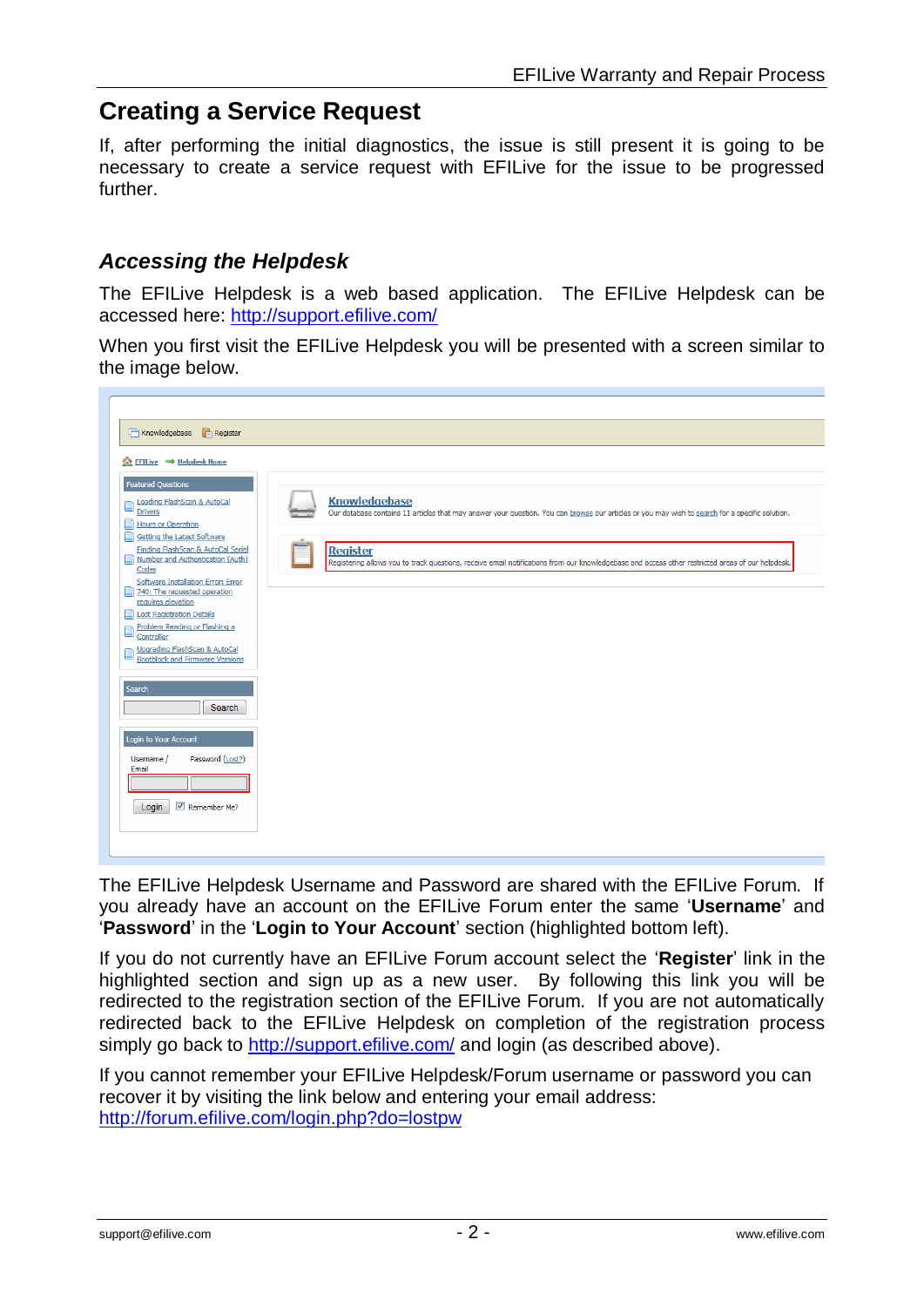#### *Asking a Question*

When you have signed into the EFILive Helpdesk you will be presented with a screen similar to the image below.



To create a new service request select the '**Ask a Question**' link. You will presented with a screen similar to the image below.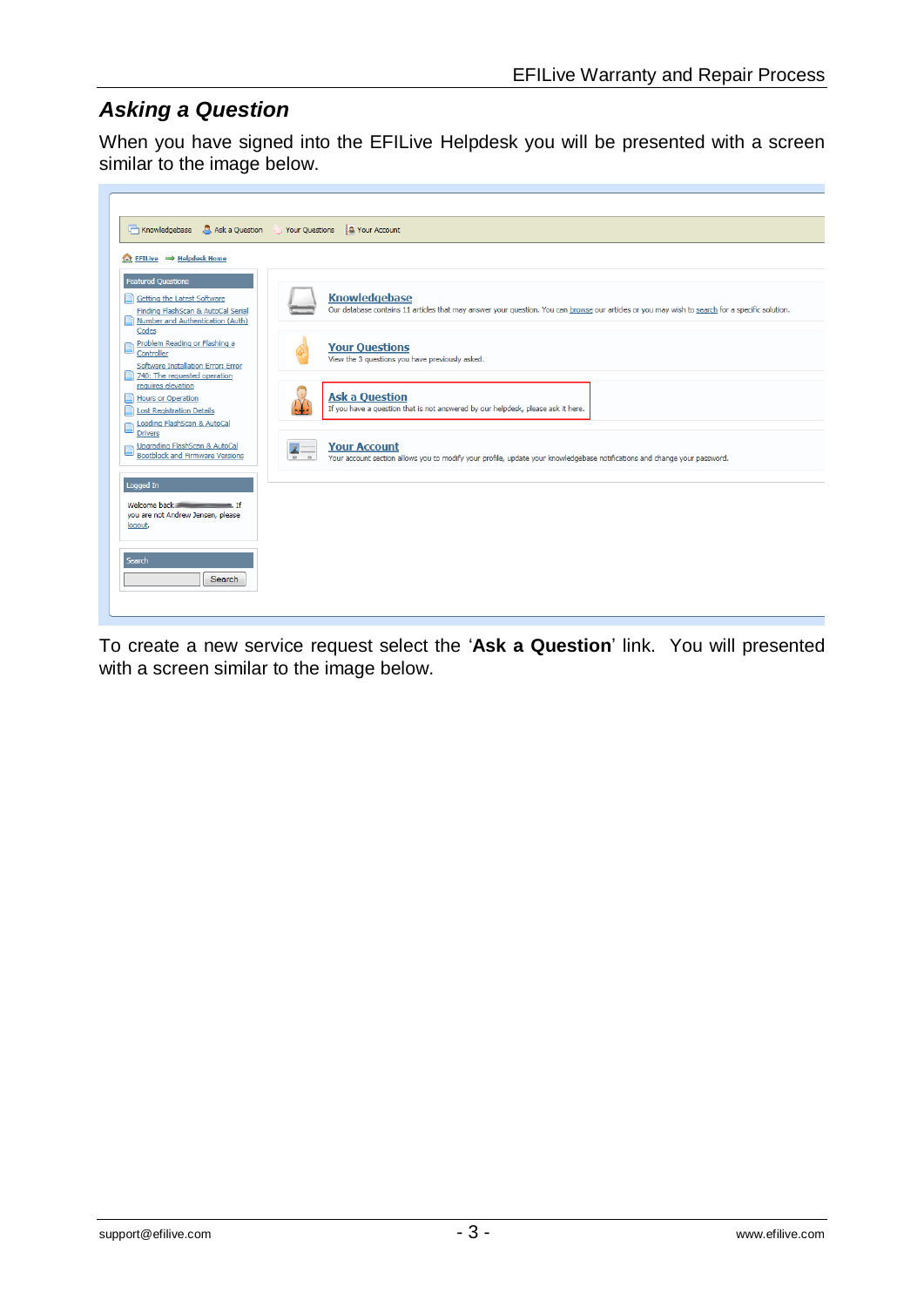The questions on the form must be answered as completely and honestly as possible to give EFILive Support the information necessary to progress your service request.

|                                                           |                                                         | QQQ<br>$\bullet$                                                 |
|-----------------------------------------------------------|---------------------------------------------------------|------------------------------------------------------------------|
| Knowledgebase <b>3.</b> Ask a Question                    | Your Questions   & Your Account                         |                                                                  |
| ter EFILive → Helpdesk Home → Ask a Question              |                                                         | All times are in GNT +12 :: The time is now 4:50 pm.             |
| Logged In<br>you are not Andrew Jensen, please<br>logout. | <b>Ask a Question</b>                                   |                                                                  |
|                                                           | User Details                                            |                                                                  |
| Search                                                    | Question Properties                                     | Your email address www.com view Add Alternative Email Address    |
|                                                           |                                                         |                                                                  |
|                                                           | Subject                                                 |                                                                  |
|                                                           | Category                                                | RMA                                                              |
|                                                           | Priority                                                | Low<br>$\star$                                                   |
|                                                           | Additional Information                                  |                                                                  |
|                                                           | <b>Device Type</b>                                      | --- Please Select --- -                                          |
|                                                           | <sup>6</sup> Serial Number                              |                                                                  |
|                                                           | $\Theta$ Authenticate Code                              |                                                                  |
|                                                           | Software Version                                        |                                                                  |
|                                                           | <sup>9</sup> Firmware Version<br>Device Connected to PC | No © Yes ©                                                       |
|                                                           | C PC Powered on at Time of<br>Failure                   | No © Yes ©                                                       |
|                                                           | PC Powered From                                         | Internal Battery C Inverter Power C Mains Power C                |
|                                                           | Device Connected to Vehicle                             | No © Yes ©                                                       |
|                                                           | Was the Engine Running                                  | No © Yes ©                                                       |
|                                                           | Accessories Connected                                   | Switch Input El Temperature Sensor El Wideband O2 Sensor El None |
|                                                           | Your Question                                           |                                                                  |
|                                                           |                                                         |                                                                  |
|                                                           | You May Upload an Attachment                            |                                                                  |
|                                                           |                                                         | Browse. Add Another                                              |
|                                                           | The maximum file size that may be uploaded: 1 MB        |                                                                  |
|                                                           | When You Are Finished                                   |                                                                  |
|                                                           | Submit Question<br>Reset Form                           |                                                                  |
|                                                           |                                                         |                                                                  |

For a warranty or service request you must select the '**RMA**' category. When the '**RMA**' category is selected the additional questions (shown above) will be shown.

Finding device and version information needed for the service request:

- Serial Number and Authenticate Code: [http://support.efilive.com/kb\\_article.php?ref=9411-UHZV-3143](http://support.efilive.com/kb_article.php?ref=9411-UHZV-3143)
- Software Version and Build numbers: [http://support.efilive.com/kb\\_article.php?ref=5770-RJBM-5142](http://support.efilive.com/kb_article.php?ref=5770-RJBM-5142)

In the '**Your Question**' field please include a general description of the fault. Also include the results of any diagnostics steps that have been carried out in consultation with EFILive Support or an Authorised EFILive Reseller.

When all of the fields have been completed create the service request by clicking the '**Submit Question**' button.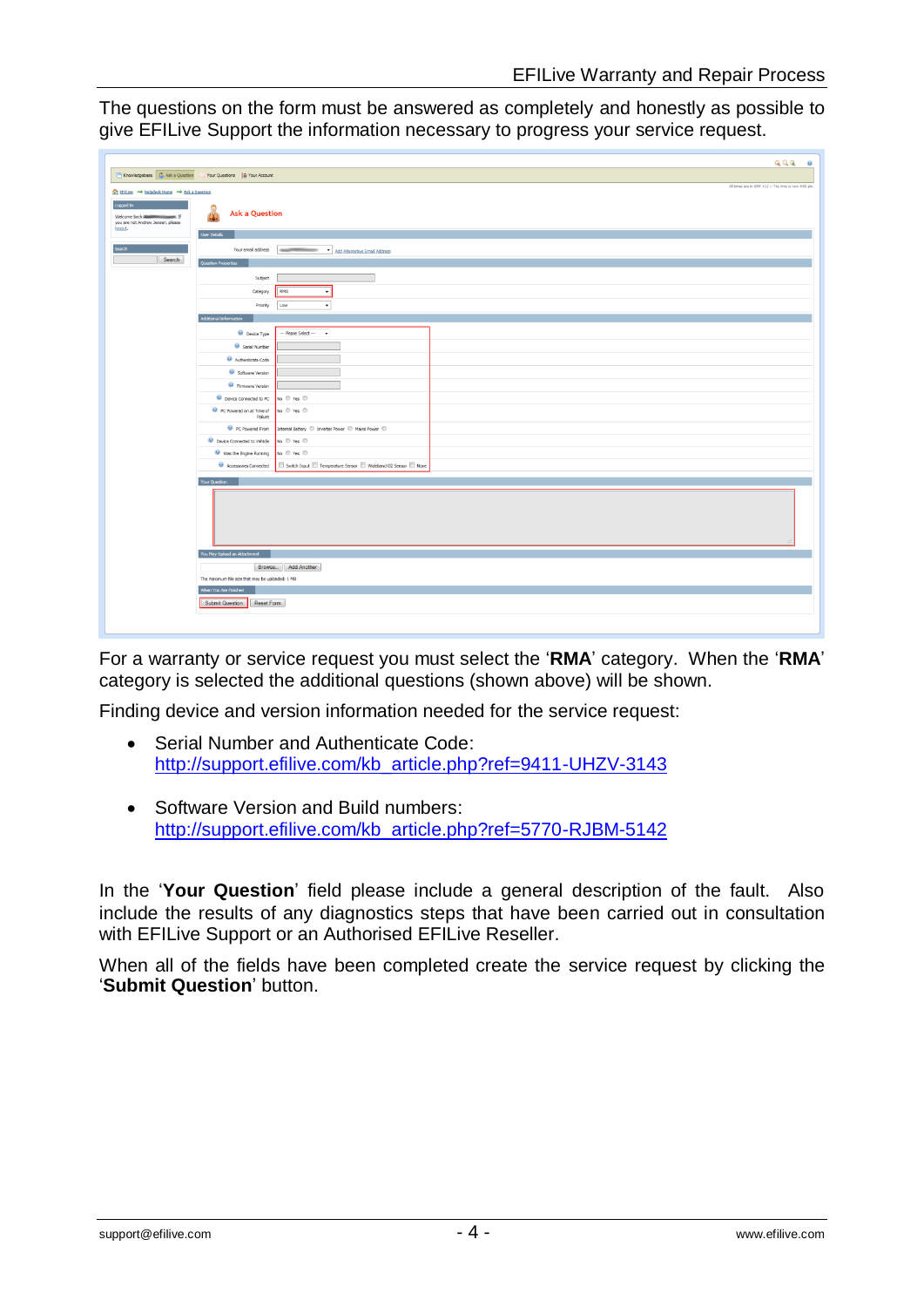The EFILive Helpdesk will search for knowledgebase articles that may match details entered in the service request and present a list of possible resolutions. These will be presented on a screen similar to that shown below.

|                                                                         | QQQ                                                                                                                                                                                                                                                                 |  |  |
|-------------------------------------------------------------------------|---------------------------------------------------------------------------------------------------------------------------------------------------------------------------------------------------------------------------------------------------------------------|--|--|
| Knowledgebase & Ask a Question<br>Your Questions   & Your Account       |                                                                                                                                                                                                                                                                     |  |  |
| Set EFILive → Helpdesk Home → Ask a Question                            | All times are in GMT +12 :: The time is now 5:12 pm.                                                                                                                                                                                                                |  |  |
| Logged In<br>Welcome back a<br>— 1<br>you are not Andrew Jensen, please | <b>Ask a Question</b>                                                                                                                                                                                                                                               |  |  |
| logout.                                                                 | Your question has NOT yet been submitted to our staff                                                                                                                                                                                                               |  |  |
| Search<br>Search                                                        | We have automatically performed a search for you and have come up with these knowledgebase articles that appear to be related to your question. If you find an article that looks like it may be useful, click on the title to<br>the results answer your question. |  |  |
|                                                                         | Not Getting a Response                                                                                                                                                                                                                                              |  |  |
|                                                                         | I've tried emailing EFILive and I'm not getting a reply, what could be happening? Click here to read the whole answer.                                                                                                                                              |  |  |
|                                                                         | Hours or Operation                                                                                                                                                                                                                                                  |  |  |
|                                                                         | What are EFILive's general operating hours? Click here to read the whole answer.                                                                                                                                                                                    |  |  |
|                                                                         | Loading FlashScan & AutoCal Drivers                                                                                                                                                                                                                                 |  |  |
|                                                                         | How do I load FlashScan or AutoCal drivers? Click here to read the whole answer.                                                                                                                                                                                    |  |  |
|                                                                         | Upgrading FlashScan & AutoCal Bootblock and Firmware Versions                                                                                                                                                                                                       |  |  |
|                                                                         | How do I upgrade the Bootblock and Firmware on my FlashScan V2 or AutoCal device? Click here to read the whole answer.                                                                                                                                              |  |  |
|                                                                         | Finding FlashScan & AutoCal Serial Number and Authentication (Auth) Codes                                                                                                                                                                                           |  |  |
|                                                                         | How do I find the Serial Number or Authentication (Auth) Code for my FlashScan or AutoCal device? Click here to read the whole answer.                                                                                                                              |  |  |
|                                                                         | When You Are Finished                                                                                                                                                                                                                                               |  |  |
|                                                                         | These articles did not answer my question                                                                                                                                                                                                                           |  |  |
|                                                                         |                                                                                                                                                                                                                                                                     |  |  |

If any of the offered articles look relevant please investigate those further before continuing to submit the service request. If there are no obvious matches to your particular issue continue to create the service request by clicking the '**These questions did not answer my question**' button.

Your service request has now been created and assigned to an EFILive Support representative that will respond directly to you within one business day.

If EFILive Support is unable to resolve the issue the device will need to be shipped to an EFILive Authorised Repair Centre for further inspection and repair. Please see the next section for details on sending your device in for inspection and repair.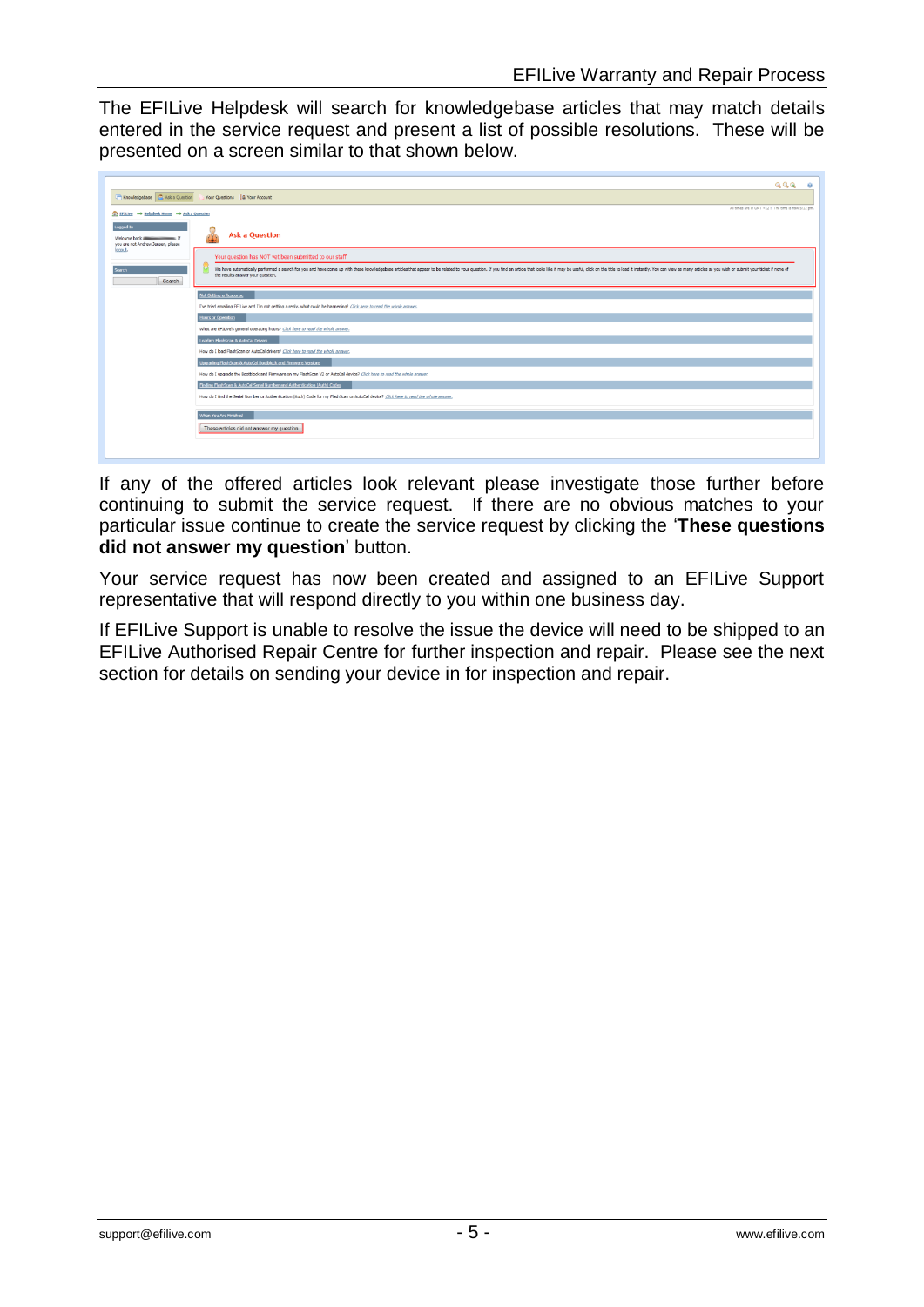## **Sending in Your Device for Inspection and Repair**

If EFILive Support is not able to resolve your device issue in the field they will advise that the device will need to be sent to an EFILive Authorised Repair Centre for further inspection and repair. **EFILive Support will advise the EFILive Authorised Repair Centre to ship your device to. Do not ship your device until you have specifically been given the instruction to do so.**

**Note**: Shipping of the faulty device to and from the EFILive Authorised Repair Centre is at the customer/owners cost.

## **Service Times**

EFILive understands that in many cases your device is critical to your business. We endeavour to have your device returned as promptly as possible to minimise any downtime.

The EFILive Authorised Repairer should assess and advise the course of action within two business days of receiving the device. Ultimately the resolution time may be dependent on availability of specific component parts. The EFILive Authorised Repair Centre should be able to advise of any potential delay in repair.